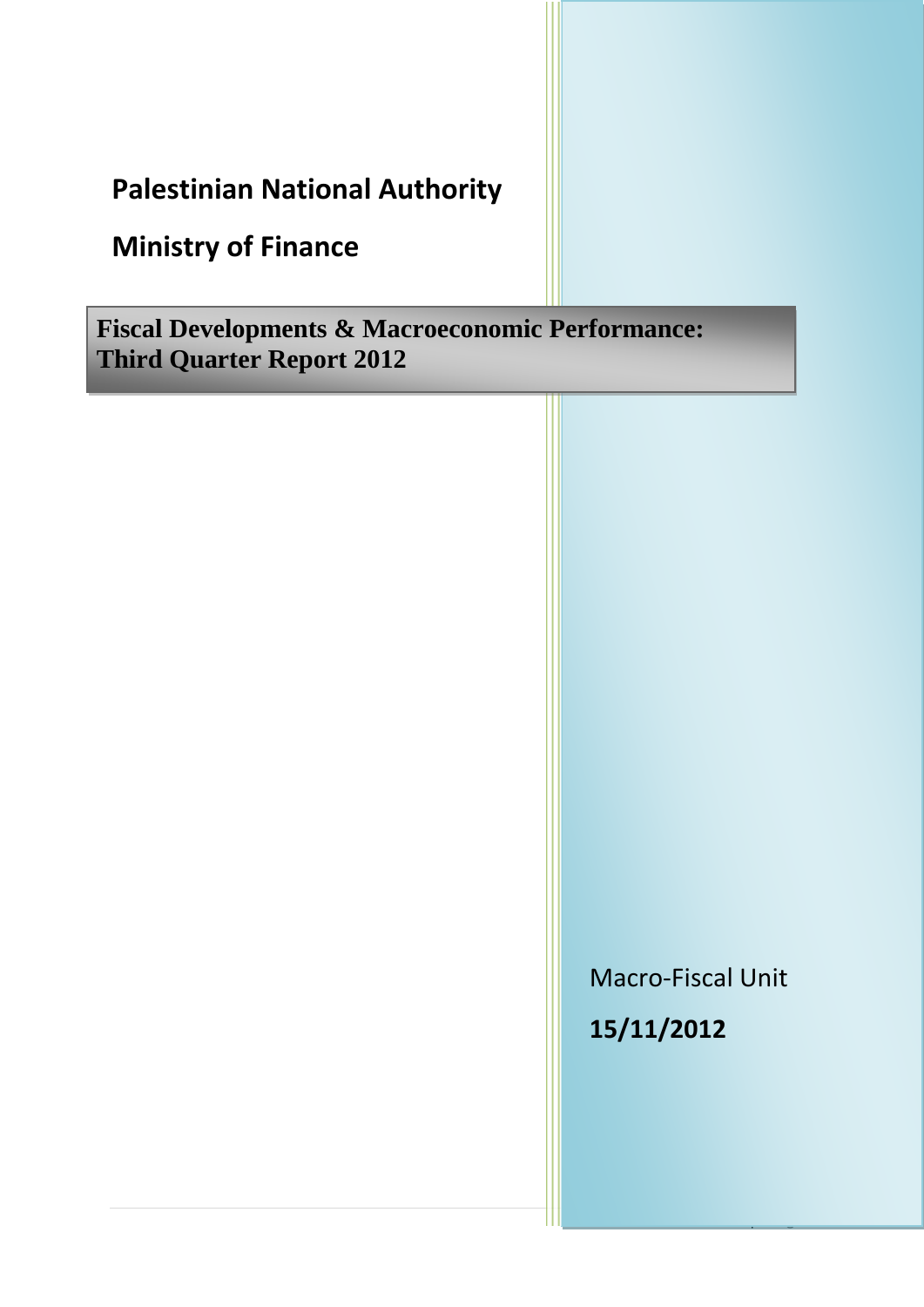### **Section 1: Palestinian Territory Macroeconomic Performance in 2012:**

GDP: According to preliminary estimates published by PCBS<sup>1</sup>, Palestinian Territory<sup>\*2</sup> real GDP increased by 7.7% during Q2 2012 compared to Q2 2011, and it showed an increase of 9% compared to Q1 2012. GDP grew in the first half of 2012 by 6.7% over the first half of 2011.

Real GDP in West Bank was USD 1,203 million in Q2 2012 growing by 6% over Q2 2011, and increasing by 7.8% over Q1 2012. West Bank GDP witnessed an increase of 5.7% in the first half of 2012 over the same period of 2011. GDP in Gaza reached USD 519 million in Q2 2012, growing by 12% over Q2 2011, and increasing by 12% over Q1 2012 (Table 1A). GDP in Gaza during the first half of 2012 increased by 9% over the first half of 2011. The pickup in growth in Gaza during the second quarter of 2012 can be mainly attributed to a major increase in construction and services by 54% and 20% respectively. The construction sector contributes to around 19% of total growth in Gaza, while services contribute to about one third of total growth. The increase in constructions reflects recovery following the relaxing of Israeli import restrictions on construction materials for donor supervised projects since 2010, in addition to increasing imports of construction material from Egypt through the tunnels. However, the significant decrease of 41% in the agriculture and fishing sector continues because of the Israeli ban on agricultural exports to Israel and the movement of products to West Bank, and the constant harassment of fishermen within their 3 km fishing limits off the Gaza Coast. Following the attack on Egyptian troops in the Sinai in September, tunnel trade has been reduced to 10% of what it was during the first half of the year as a result of a crackdown by the Egyptian government. The sharp reduction in fuel imports also resulted in much longer power cuts which paralyzed the economy, particularly the manufacturing sector. Therefore, prospects for Gaza economic activity during the rest of this year may be subdued. Overall, economic growth in the Palestinian territory will continue to be restrained by Israeli restrictions, a shortfall in donor aid, deterioration in Gaza's economic activity and uncertainty caused by the PA's fiscal crisis.

| Table 1A. Palestinian Territory Real GDP*(USD millions) |                          |                                |                                |                           |                           |                                        |  |  |
|---------------------------------------------------------|--------------------------|--------------------------------|--------------------------------|---------------------------|---------------------------|----------------------------------------|--|--|
|                                                         | Q2 2012 Real<br>GDP (US) | <b>Q2 12 over</b><br>Q2 11 (%) | <b>Q2 12 over</b><br>Q1 12 (%) | <b>First Half</b><br>2011 | <b>First Half</b><br>2012 | H <sub>1</sub> 12<br>over H1<br>11 (%) |  |  |
| <b>Palestinian Territory*</b>                           | 1722                     | 7.7                            | 9.0                            | 3094.6                    | 3302                      | 6.7%                                   |  |  |
| <b>West Bank</b>                                        | 1203                     | 6.0                            | 7.8                            | 2193.3                    | 2319                      | 5.7%                                   |  |  |
| Gaza                                                    | 519                      | 12.0                           | 12.0                           | 901.3                     | 983                       | 9.1%                                   |  |  |
| *Base year 2004.                                        |                          |                                |                                |                           |                           |                                        |  |  |

 $\overline{\phantom{a}}$ 

<sup>&</sup>lt;sup>1</sup> PCBS, Press Report, Preliminary Estimates of Quarterly National Accounts (Second Quarter 2012) Main Results

 $2$  Palestinian Territory\*: exclude those parts of Jerusalem which were annexed by Israel in 1967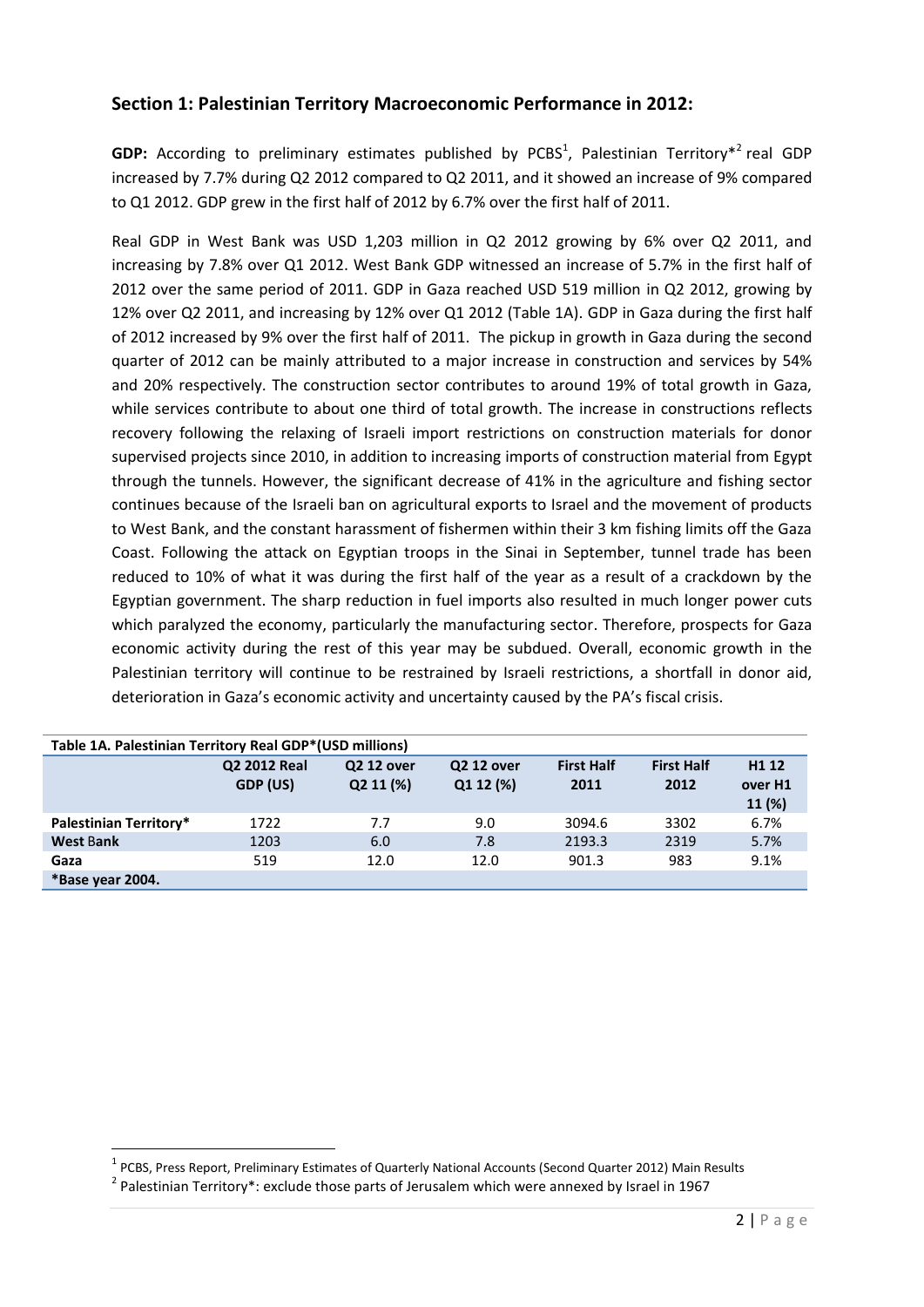

**GDP per Capita:** According to PCBS, Palestinian Territory\* GDP per capita during Q2 2012 was USD 427, an increase of 4.6% over Q2 2011. GDP per capita in the first half of 2012 reached \$822 in the Palestinian Territory, an increase of 3.7% over the first half of 2011. As for West Bank, GDP per capita in Q2 2012 was USD 502 increasing by 3.2% over Q2 2011. For the first half of 2012, GDP per capita in the West Bank was \$971, an increase of 2.9% over the same period of 2011. While for Gaza GDP per capita was USD 317 during Q2 2012 increasing by 8.3% over Q2 2011. GDP per capita in Gaza for the first half amounted to \$603, a 5.5% increase over the first half of 2011.

| Table 1B. Palestinian Territory* GDP Per Capita (USD) |                 |                                |                                |                           |                           |                                                      |  |
|-------------------------------------------------------|-----------------|--------------------------------|--------------------------------|---------------------------|---------------------------|------------------------------------------------------|--|
|                                                       | Q2 2012<br>(US) | <b>Q2 12 over</b><br>Q2 11 (%) | <b>Q2 12 over</b><br>Q1 12 (%) | <b>First Half</b><br>2011 | <b>First Half</b><br>2012 | H <sub>1</sub> 12<br>over<br>H <sub>111</sub><br>(%) |  |
| <b>Palestinian Territory*</b>                         | 427             | 4.6                            | 8.1                            | 793                       | 822                       | 3.7%                                                 |  |
| <b>West Bank</b>                                      | 502             | 3.2                            |                                | 944                       | 971                       | 2.9%                                                 |  |
| Gaza                                                  | 317             | 8.3                            | 10.8                           | 572                       | 603                       | 5.5%                                                 |  |

**The overall Consumer Price Index in Palestinian Territory** for September 2012 showed an increase of 1.42% compared to August 2012 and an increase of 4.06% compared to September 2011. $3$ 

The change in Consumer Price Index (CPI) for September 2012 is traced back to changes in prices of the following expenditure sub groups compared to the previous month: Fresh Vegetables (+15.49%), Eggs (+13.36%), Sugar (+8.25%), Gas (+4.41%), and Fuel for transportation (+2.52%).

**The population** of the Palestinian Territory at mid-2012 was about 4.29 million, 2.65 million in the West Bank and 1.64 million in Gaza. Of the females, 15 years and over, 7.4% were illiterate, which is more than three times higher than the rate for males (2.1%) in 2012.<sup>4</sup>

**Unemployment** rate during Q2 2012 reached 21% in WBG compared to 18.7% during Q2 2011 and 23.9% during Q1 2012.

 $\overline{\phantom{a}}$ 

<sup>&</sup>lt;sup>3</sup> PCBS, "Palestinian Consumer Price Index in the Palestinian Territory", October 14, 2012

<sup>&</sup>lt;sup>4</sup> PCBS, Press Release on the eve of the international population day, July 11, 2012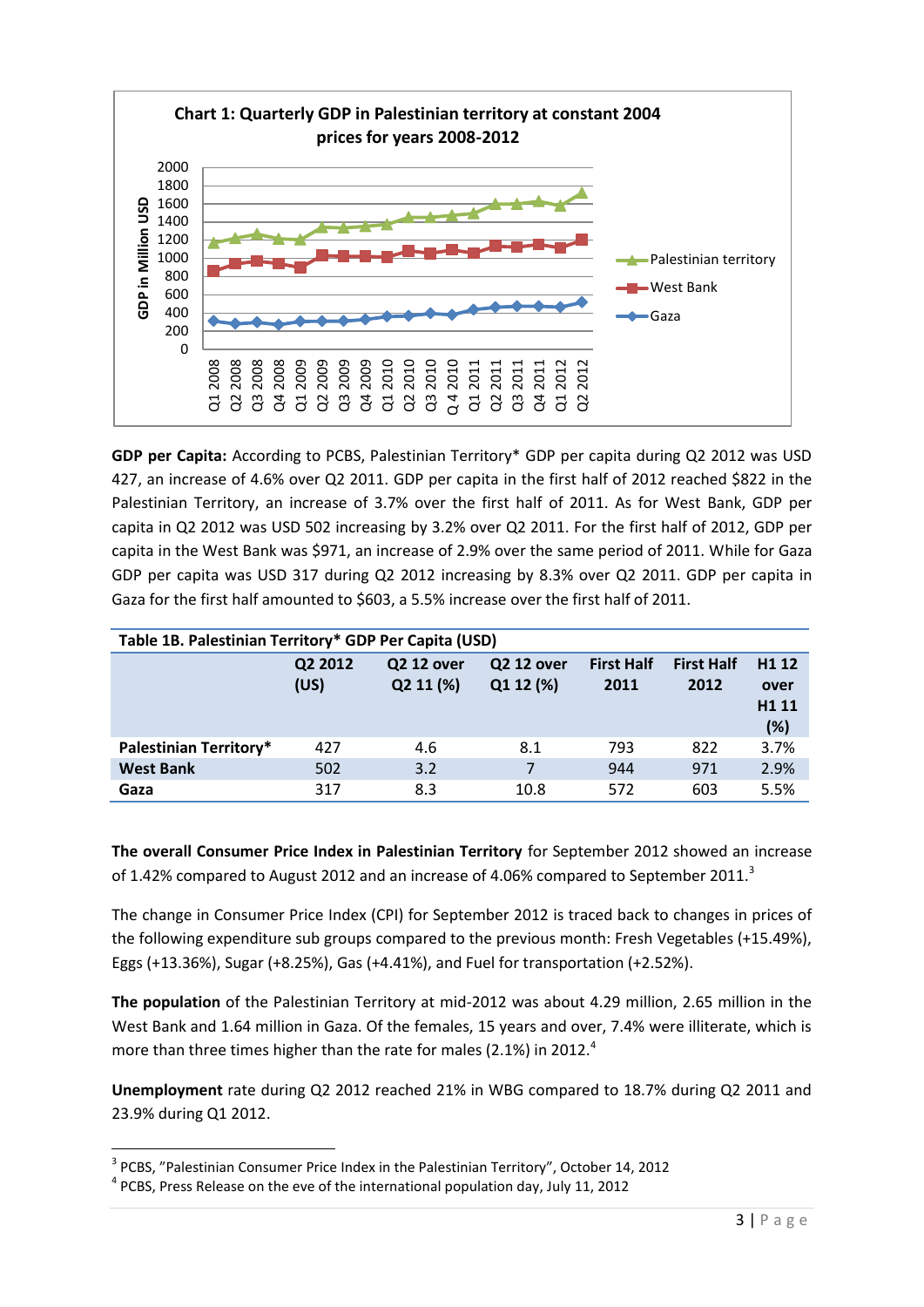Unemployment in WB reached 17.1% during Q2 2012 compared to 15.4% during Q2 2011 and 20.1% during Q1 2012. There is a seasonal factor during the second quarter which reduces agricultural labor. In Gaza, unemployment reached 28.4% during Q2 2012 compared to 25.6% during Q2 2011 due to the deceleration of economic growth in Gaza which was substantially higher during the first half of 2011. A factor that contributes to high unemployment in the Palestinian Territory is the restriction on the number of Palestinian workers in Israel. The number of workers from the West Bank employed in Israel and Israeli settlements fell from 84,000 in 2011 to 80,000 by the end of June 2012. There have been no Gaza workers allowed into Israel since 2006. Reports by GoI state that the overall permit quota for Palestinian workers in Israel was recently raised by 10,250 permits. <sup>5</sup>However, even though the number of people from the West Bank allowed to work in Israel has been increasing, its share of total employment has remained around 12 percent since 2002 compared to 21 percent in 2000.

| Table 2. Labor Force participation during Q2 2012 |           |              |         |            |         |  |  |
|---------------------------------------------------|-----------|--------------|---------|------------|---------|--|--|
| <b>Region</b>                                     | Total     | Unemployment |         | Employment |         |  |  |
|                                                   | Number    | Percentage   | Number  | Percentage | Number  |  |  |
| <b>Palestinian Territory</b>                      | 1,109,300 | 20.9%        | 231,900 | 79.1%      | 877,400 |  |  |
| <b>West Bank</b>                                  | 738,200   | 17.1%        | 126,600 | 82.9%      | 611,600 |  |  |
| Gaza                                              | 371,100   | 28.4%        | 105,300 | 71.6%      | 265,800 |  |  |

**External Trade** Exports for the period Jan-August 2012 amounted to USD 486.6 million with a monthly average of USD 60.8 million, compared to USD 511 million for the same period 2011, decreasing by 5%. Exports to Israel represented 89.6% of total exports for that period. On the other hand, imports during Jan-August 2012 amounted to USD 2.85 billion with a monthly average of USD 357 million, compared to USD 3.16 billion for the same period 2011, decreasing by 10%. This decline reflects the deceleration of economic growth in the West Bank and Gaza. Imports from Israel represented almost 64% of total imports for that period. Trade deficit reached USD 299.9 million in August 2012 for a total trade deficit for Jan-August 2012 of USD 2.36 billion. When compared to the same period 2011, total trade deficit declined by 11%.

| Table 3. External Trade 2012, USD millions. |          |          |          |          |          |          |          |               |
|---------------------------------------------|----------|----------|----------|----------|----------|----------|----------|---------------|
|                                             | $Jan-12$ | Feb-12   | $Mar-12$ | $Ar-12$  | $Mav-12$ | $Jun-12$ | $Jul-12$ | <b>Aug-12</b> |
|                                             |          |          |          |          |          |          |          |               |
| <b>Exports</b>                              | 61.7     | 59.2     | 61.6     | 60.7     | 64.3     | 60.2     | 61.6     | 57.3          |
| <b>Imports</b>                              | 338.2    | 339.7    | 341.6    | 367.5    | 385.8    | 355.9    | 367.5    | 357.2         |
| <b>Balance</b>                              | $-276.5$ | $-280.5$ | $-280$   | $-306.8$ | $-321.5$ | $-295.7$ | $-305.9$ | $-299.9$      |

**.** 

<sup>5</sup> World Bank, Economic Monitoring Report to the Ad Hoc Liaison Committee September 23, 2012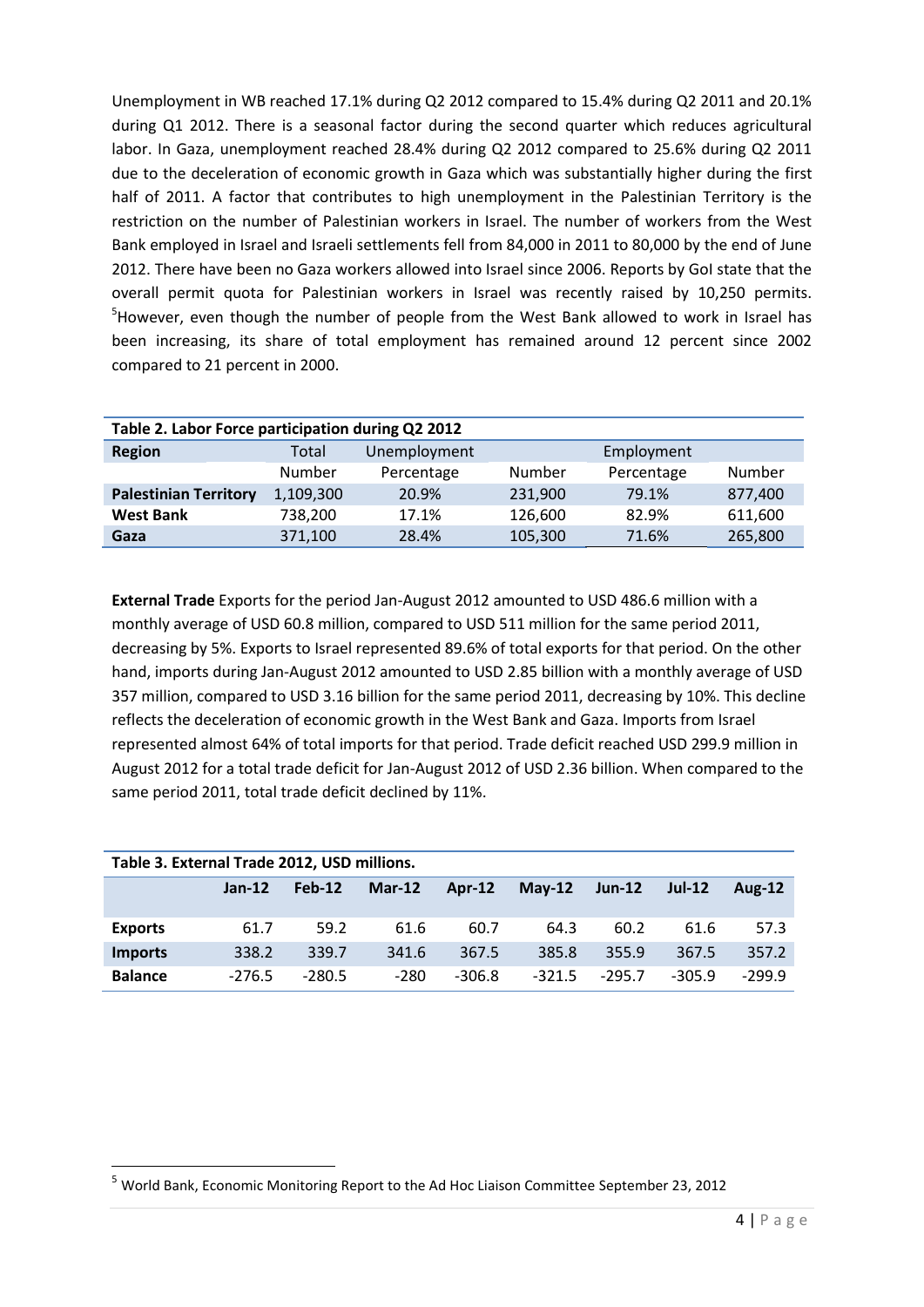

Exchange Rate: While the 2012 budget exchange rate was projected at US \$ 1 = NIS 3.8, the NIS has depreciated against the US dollar during the second half of 2012 bringing the average exchange rate till end September to US  $\frac{2}{3}$  1 = NIS 3.85. The exchange rate depreciated during the October-November 10<sup>th</sup> period reaching to an average of US \$ 1 = NIS 3.95, which will raise the average for the full year and reduce the recurrent deficit in US dollar terms.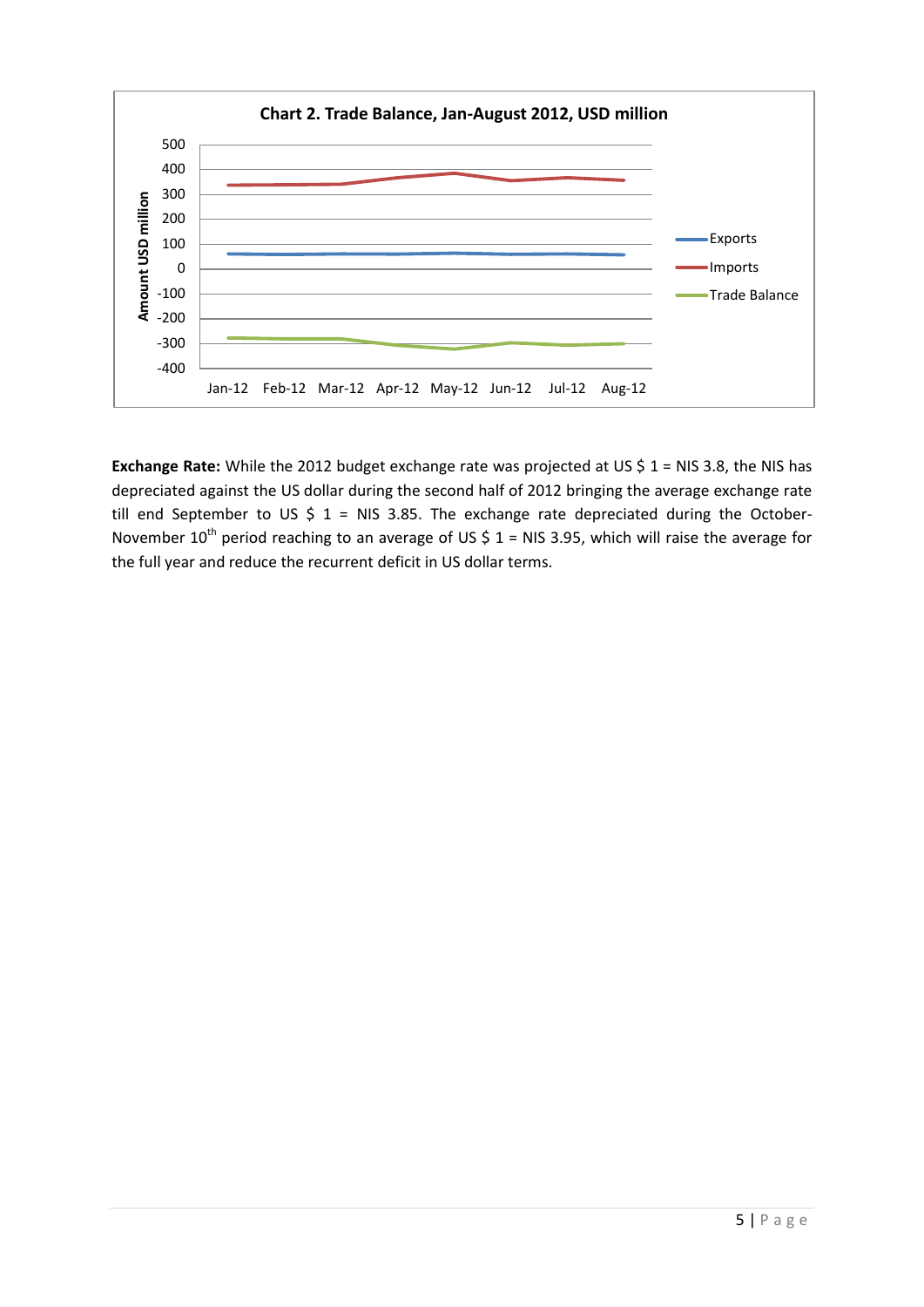## **Section 2: Fiscal Operations Jan-Sep 2012**

## **A.Budget execution highlights:**

- The recurrent budget deficit for Q3 2012 is significantly above the budget target<sup>6</sup>, mainly due to an increase in total expenditures and net lending, and a shortfall in revenues. The recurrent budget deficit for the first nine months of 2012 amounted to NIS 3.57 billion, exceeding the budget target by NIS 853 million. This increase can be attributed to a shortfall in gross revenues and an increase in total expenditures and net lending over their approved budget, by NIS 378 million and NIS 535 million respectively. Projections for the full year indicate that the recurrent budget deficit at NIS 4.95 billion will exceed the budget target (NIS 3.62 billion) by around NIS 1.33 billion (USD 345 million).
- **Total gross revenues** for the first nine months of 2012 amounted to NIS 6.33 billion, and were below the budget target by NIS 378 million, due to shortfalls in domestic tax and clearance revenues by NIS 211 million, and NIS 191 million respectively.
- **Investment profits** of NIS 118.9 million were received from Palestinian Investment Fund (PIF) in July, exceeding the budget target by about NIS 24 million.
- **The wage bill** in the first nine months of 2012 amounted to NIS 5.15 billion and was on track with the budget target.
- **Nonwage expenditures** in the first nine months of 2012 amounted to NIS 3.98 billion and were running above budgetary appropriations mainly due to an increase in transfers expenditures above their budget by NIS 358 million.
- **Net lending** amounted to NIS 490 million in the first nine months of 2012, and was largely above the budget target by NIS 190 million. As detailed below, this was partly due to higher electricity rates charged by IEC and higher monthly electricity deductions by Israel from clearance revenues to pay back previous accumulated debt.
- **Budget support** disbursement was only 59% of the amount budgeted to finance the recurrent budget deficit target while the **development projects financing** was only 34% of the budget target. The total **financing gap** for the first nine months of 2012 amounted to NIS 1.65 billion (\$429 million).
- **Domestic debt stock** level increased to NIS 4.33 billion (\$1.11 billion) as the Treasury increased its **domestic debt** slightly by NIS 182.7 million mostly to commercial banks, during the first nine months of 2012. **Long term Bank loans** decreased by NIS 346 million during Jan- Sep 2012.
- **Total net accumulation of arrears** during the first nine months of 2012 reached NIS 1.4 billion (\$363 million) including development expenditures arrears of NIS 125.3 million and tax refund arrears of NIS 151.3 million. Arrears to the private sector including the tax refunds arrears came to NIS 515.4 million.

**.** 

 $<sup>6</sup>$  Budget target is 9/12 of the approved annual budget.</sup>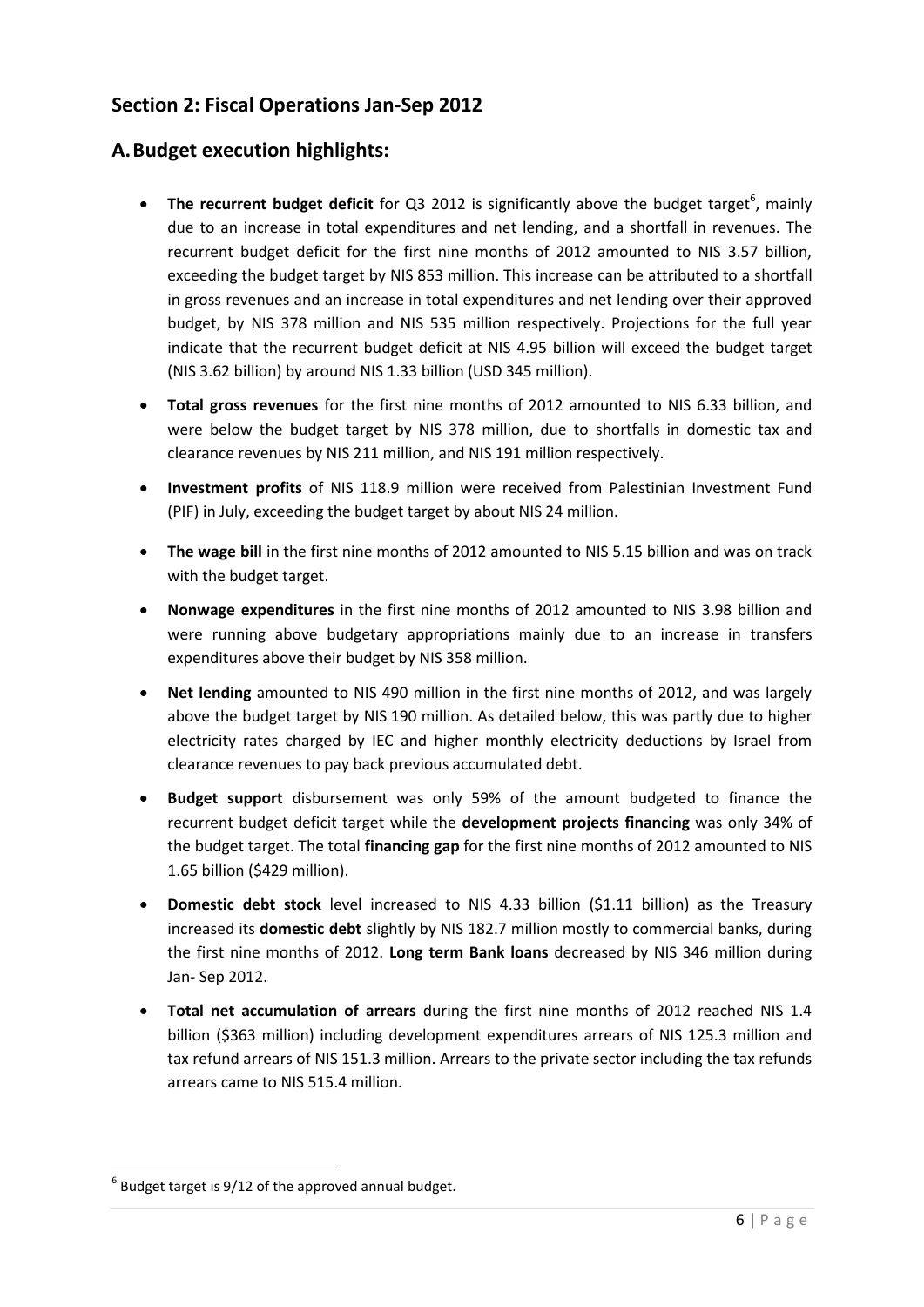| Table 4. Consolidated Fiscal Operation Analysis of Jan-Sep 2012 on Commitment Basis |                        |                        |                        |                           |                       |                                            |                                               |                                                                             |
|-------------------------------------------------------------------------------------|------------------------|------------------------|------------------------|---------------------------|-----------------------|--------------------------------------------|-----------------------------------------------|-----------------------------------------------------------------------------|
|                                                                                     | Q <sub>3</sub><br>2012 | Q3 12<br>over<br>Q2 12 | Q3 12<br>over<br>Q3 11 | Actual<br>Jan-Sep<br>2012 | <b>Budget</b><br>2012 | 9 months<br>share of<br>approved<br>budget | share of<br>approved<br>2012<br><b>Budget</b> | <b>Deviation</b><br>from the<br>75% of<br>2012<br>approved<br><b>Budget</b> |
|                                                                                     | <b>NIS mill</b>        | %                      | %                      | NIS mill                  | <b>NIS mill</b>       | NIS mill                                   | %                                             | NIS mill                                                                    |
| <b>Gross Revenues</b>                                                               | 2195.9                 | 10%                    | 12%                    | 6332.1                    | 8947                  | 6710                                       | 70.8                                          | $-378$                                                                      |
| <b>Total Revenue</b>                                                                | 2116.0                 | 11%                    | 13%                    | 6051.5                    | 8493                  | 6370                                       | 71.3                                          | $-318$                                                                      |
| Tax                                                                                 | 425.7                  | 12%                    | 17%                    | 1382.4                    | 2124                  | 1593                                       | 65.1                                          | $-211$                                                                      |
| Income Tax                                                                          | 132.0                  | 9%                     | 33%                    | 545.0                     |                       |                                            |                                               |                                                                             |
| Value Added Tax                                                                     | 157.5                  | 0%                     | 18%                    | 473.5                     | ------                |                                            |                                               |                                                                             |
| Customs                                                                             | 34.7                   | 24%                    | $-40%$                 | 123.2                     | ------                |                                            |                                               |                                                                             |
| Excises on tobacco                                                                  | 94.9                   | 32%                    | 33%                    | 224.1                     |                       |                                            |                                               |                                                                             |
| Excises on beverage                                                                 | 5.6                    | 571%                   | 593%                   | 7.3                       | ------                |                                            |                                               |                                                                             |
| Property Tax                                                                        | 1.0                    | $-12%$                 | 6%                     | 9.3                       | ------                |                                            |                                               |                                                                             |
| <b>Nontax</b>                                                                       | 320.5                  | 53%                    | 22%                    | 746.5                     | 963                   | 722                                        | 77.5                                          | 24                                                                          |
| <b>Civil Registration Fees</b>                                                      | 8.5                    | $-42%$                 | -55%                   | 37.7                      | ------                |                                            |                                               |                                                                             |
| <b>Health Insurance</b>                                                             | 40.9                   | $-7%$                  | 1%                     | 130.2                     | ------                |                                            |                                               |                                                                             |
| Transportation                                                                      | 21.6                   | $-9%$                  | 10%                    | 70.7                      | ------                |                                            |                                               |                                                                             |
| Licenses                                                                            | 47.9                   | 0%                     | 5%                     | 149.2                     | ------                |                                            |                                               |                                                                             |
| Other charges and fees                                                              | 82.6                   | 3%                     | 31%                    | 239.8                     | ------                |                                            |                                               |                                                                             |
| <b>Investment Profits</b>                                                           | 118.9                  |                        |                        | 118.9                     | ------                |                                            |                                               |                                                                             |
| <b>Clearance Revenue</b>                                                            | 1449.7                 | 3%                     | 8%                     | 4203.2                    | 5859                  | 4394                                       | 71.7                                          | $-191$                                                                      |
| Customs                                                                             | 522.7                  | 10%                    | 11%                    | 1462.2                    | ------                |                                            |                                               |                                                                             |
| Value Added Tax                                                                     | 456.4                  | $-6%$                  | 8%                     | 1391.4                    |                       |                                            |                                               |                                                                             |
| <b>Petroleum Excises</b>                                                            | 466.1                  | 4%                     | 10%                    | 1336.8                    | ------                |                                            |                                               |                                                                             |
| Purchase Tax                                                                        | 0.0                    |                        |                        | 0.0                       | ------                |                                            |                                               |                                                                             |
| <b>Income Tax</b>                                                                   | $0.0\,$                |                        |                        | 5.6                       | ------                |                                            |                                               |                                                                             |
| Other                                                                               | 4.6                    |                        | 19%                    | 7.3                       | ------                |                                            |                                               |                                                                             |
| Tax refunds (-)                                                                     | 80.0                   | $-18%$                 | $-18%$                 | 280.6                     | 454                   | 341                                        | 61.8                                          | -60                                                                         |
| <b>Total Expenditure and Net</b><br>Lending                                         | 3293.1                 | -2%                    | 13%                    | 9620.2                    | 12114                 | 9086                                       | 79.4                                          | 535                                                                         |
| <b>Wage Expenditure</b>                                                             | 1757.0                 | 1%                     | 9%                     | 5151.4                    | 6813                  | 5110                                       | 75.6                                          | 42                                                                          |
| Nonwage Expenditure                                                                 | 1319.0                 | $-11%$                 | 11%                    | 3978.7                    | 4901                  | 3676                                       | 81.2                                          | 303                                                                         |
| Operational Expenditure                                                             | 505.2                  | 5%                     | 35%                    | 1456.1                    | 1959                  | 1469                                       | 74.3                                          | $-13$                                                                       |
| Transfers                                                                           | 806.8                  | $-18%$                 | 1%                     | 2506.3                    | 2864                  | 2148                                       | 87.5                                          | 358                                                                         |
| Minor Capital                                                                       | 7.1                    | 23%                    | -45%                   | 16.3                      | 78                    | 59                                         | 20.8                                          | $-42$                                                                       |
| <b>Net Lending</b>                                                                  | 217.0                  | 73%                    | 115%                   | 490.2                     | 400                   | 300                                        | 122.6                                         | 190                                                                         |
| <b>Current Balance</b>                                                              | $-1177.1$              | $-18%$                 | 14%                    | -3568.7                   | $-3621$               | $-2716$                                    | 98.6                                          | $-853$                                                                      |
| Development Expenditure                                                             | 259.5                  | 13%                    | 0%                     | 703.8                     | 1330                  | 998                                        | 52.9                                          | -294                                                                        |
| <b>Balance</b>                                                                      | $-1436.6$              | $-14%$                 | 11%                    | -4272.5                   | $-4951$               | $-3713$                                    | 86.3                                          | -559                                                                        |
| <b>Financing</b>                                                                    | 1436.6                 | $-14%$                 | 11%                    | 4272.5                    | 4951                  | 3713                                       | 86.3                                          | 559                                                                         |
| <b>Budget Support</b>                                                               | 723.5                  | -6%                    | $-45%$                 | 2234.2                    | 3811                  | 2858                                       | 58.6                                          | $-624$                                                                      |
| Development Financing (1)                                                           | 208.8                  | 64%                    | $-40%$                 | 389.3                     | 1140                  | 855                                        | 34.1                                          | $-466$                                                                      |
| Net Domestic Bank Financing                                                         | $-582.0$               |                        |                        | $-423.2$                  | ------                |                                            |                                               |                                                                             |
| <b>Expenditure Arrears (Net</b><br>Accumulation)                                    | 340.6                  |                        |                        | 1255.5                    | ------                |                                            |                                               |                                                                             |
| Net Clearance (2)                                                                   | $-759.0$               |                        |                        | $-697.0$                  | ------                |                                            |                                               |                                                                             |
| Tax Refunds (Arrears)                                                               | $-31.1$                |                        |                        | 151.3                     | ------                |                                            |                                               |                                                                             |
| Nontax Refund (3)                                                                   | 0.0                    |                        |                        | $-59.3$                   | ------                |                                            |                                               |                                                                             |
| Residual                                                                            | 17.7                   |                        |                        | 27.7                      | ------                |                                            |                                               |                                                                             |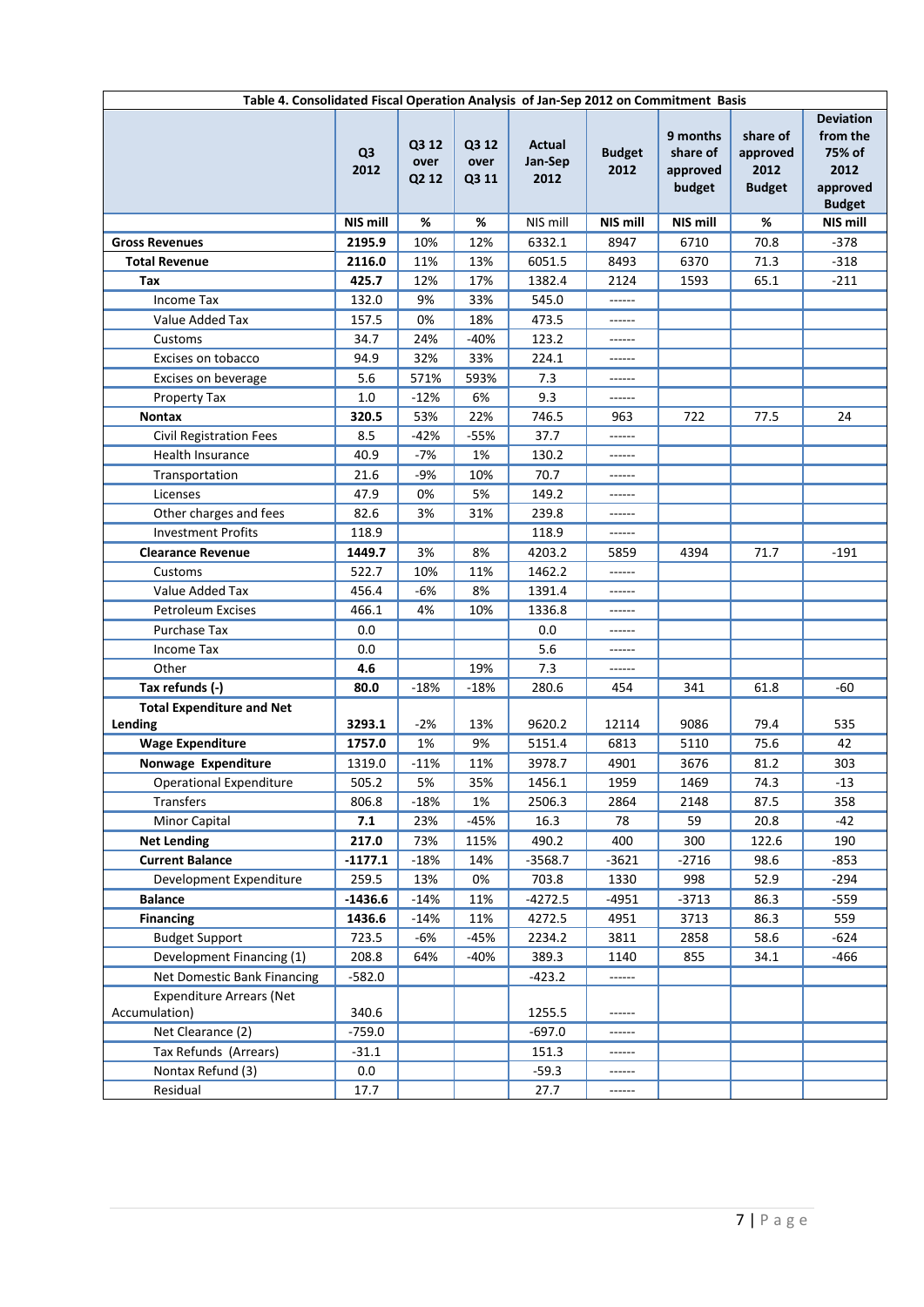#### **B. Revenues**

**Gross PNA revenues** in Q3 2012 amounted to NIS 2.2 billion, an increase of 10% and 12% over Q2 2012 and Q3 2011, respectively**.** While **Total net revenues** were NIS 2.11 billion in Q3 2012, an increase of 11% and 13% over Q2 2012 and Q3 2011, respectively. **Gross PNA revenues** obtained in the first nine months of 2012 by the PNA amounted to NIS 6.33 billion growing by 9.7% compared to the same period of 2011**.** This is in line with economic growth considering that nominal GDP growth in the West Bank, which is the source of most of PNA's revenues, amounted to about 9% during the same period. **Total net revenues** amounted to NIS 6.05 billion in the first nine months of 2012 growing by 10.7% compared to the same period of 2011.

Despite the good performance of **Gross revenues** and **Net revenues**, both are below the 75% budget target. Net revenues obtained up to the end of Q3 2012, are below the budget target by 5% due to the shortfall of domestic revenues and clearance revenues by 13% and 4%, respectively. Nontax revenues on the other hand, exceeded the budget target by 3%. Revenues fell short of the budget targets, since the 2012 budget assumed reaching agreements with the Israeli authorities on customs and VAT data sharing which would reduce tax avoidance on the Palestinian side and reduce clearance leakage. These assumptions did not materialize, and their effects will not been seen in the 2012 budget year.

When projected for the full year, gross revenues may reach NIS 8.43 billion with a shortfall of NIS 520 million from its budget target. When comparing the projections for 2012 over 2011 performance, gross revenues are expected to grow by 8.9%, less than the 15.6% increase entered as the budget target. This target assumed, as mentioned above, an increase in VAT revenues after reaching an agreement with the Israeli authorities which did not materialize. Moreover, the economic growth in the West Bank, which generates most of PNA's revenues, is expected to slow down by the end of the year given the withdrawal of fiscal stimulus through fiscal retrenchment and the uncertainty about the financial sustainability of the PA which inhibits private sector activity and causes households to reduce their spending.



**Domestic tax revenue** of NIS 426 million during Q3 2012 increased by 12% over domestic tax revenue collected in Q2 2012 and 17% over Q3 2011. Among the measures taken by the PA to raise domestic tax revenue was, unifying the customs and VAT departments together, improvements in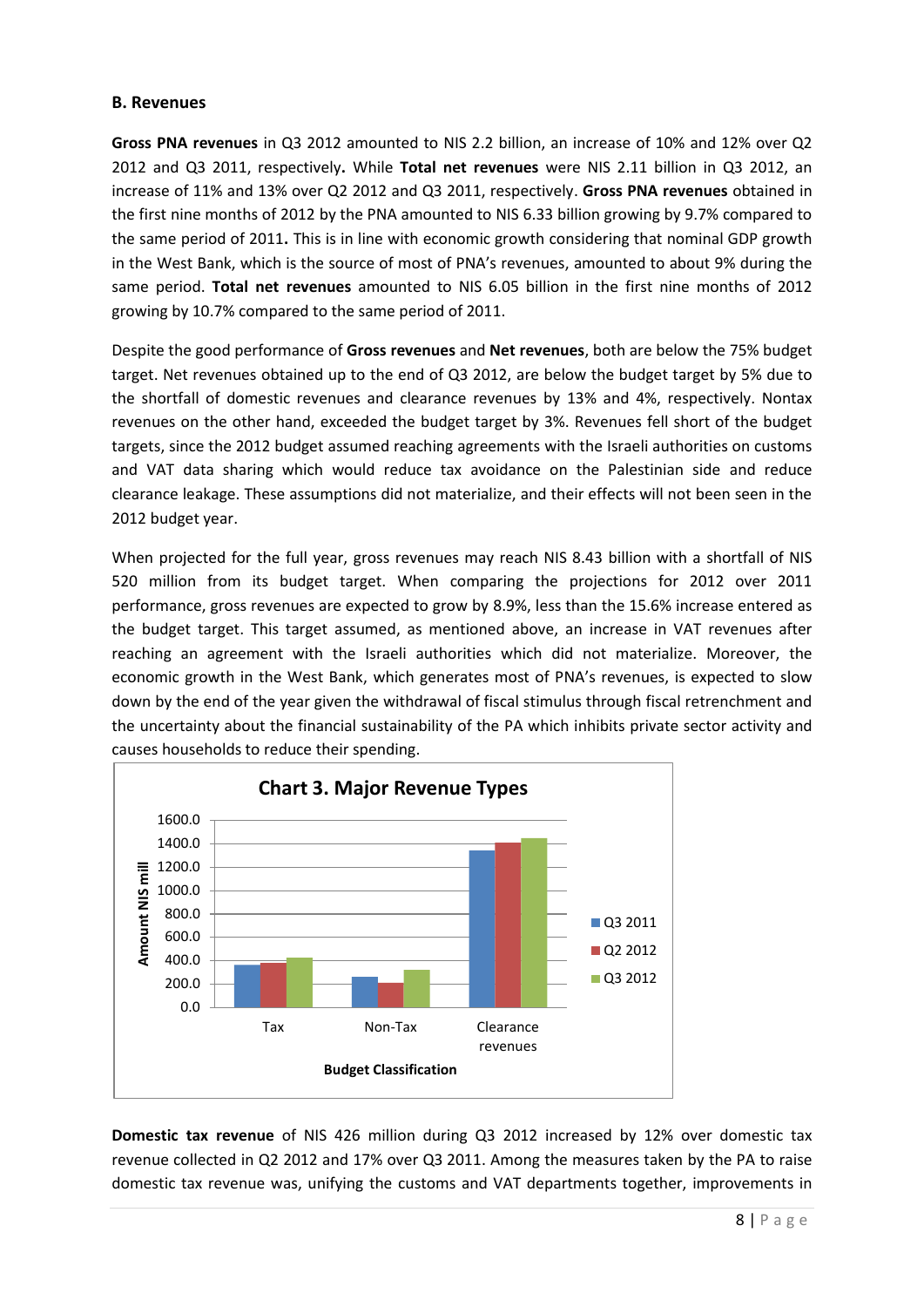the Large Taxpayers' Unit staffing and management, and the establishment of the Palestinian Revenue Council in the second half of 2012. The Revenue Council developed a comprehensive action plan to reform tax administration.

In Q3 2012, income taxes amounted to NIS 132 million, an increase of 9% over Q2 2012. This increase is attributed to settling some outstanding cases after systematically reviewing tax liabilities by the 100 largest corporations. Income tax in Q3 2012 increased by 33% over Q3 2011, due to advances paid by the taxpayers on the new tax bracket of 20% for individual and corporate income exceeding NIS 125,000 annually introduced on January  $1<sup>st</sup>$  2012. In addition to income tax payments, 15 companies suspended their income tax exemptions under the investment promotion law for two years (2013-14) and will be contributing about NIS 50 million in 2012.

Domestic VAT in Q3 12 remained at the same level of Q2 12 reaching around NIS 158 million but increased by 18% over Q3 11. On the other hand, excises on tobacco increased by around 32% in Q3 2012 over both Q2 2012 and Q3 2011, as a result of the MoF's decision to increase excise on tobacco by 20% in late July, following the Israeli increase.

Projecting domestic tax revenues to the end of the year 2012 indicate a shortfall of around NIS 300 million from the budget target.

**Nontax revenue** of NIS 202 million (excluding dividends) during Q3 2012 decreased by 4% over Q2 2012 and icreased by 8% over Q3 2011. Investment profits received from PIF in July 2012 amounted to NIS 118.9. Including these divideneds, nontax receipts were above the budget target by NIS 24 million.

Investment profits of NIS 95 million budgeted as dividends in 2012 have been exceeded since the PNA received NIS 119 million from the PIF in the second half of 2012, making up for the shortfall in domestic fees and charges.

Overall, by the year end, non-tax receipts are expected to meet the budget target of 2012.

**Clearance revenues** which account for two thirds of total PA revenues amounted to NIS 1.45 billion in Q3 2012, an increase of 3% and 8% over Q2 2012 and Q3 2011 respectively. The yearly increase is in line with nominal economic growth rate of 8% expected in West Bank. Clearance revenues are still below the budget target by NIS 191 million (4%). This is due to the lack of progress in reaching the expected agreements with the Israeli authorities on customs and VAT data sharing which would reduce tax avoidance on the Palestinian side which were assumed in the 2012 Budget.

There have been increases in two main categories in clearance revenues customs and petroleum excises in Q3 2012 compared to Q2 2012, by 10% and 4% respectively. The VAT revenue declined in Q3 2012 by 6% when compared to Q2 2012 partly due to the high level of VAT collected from the Palestinian sales to Israel. When compared to Q3 2011, customs, VAT, and petroleum excises increased by 11%, 8% and 10% respectively.

For the full year 2012, clearance revenues are expected to increase by 10.7% in 2012 over 2011 compared to a budgeted increase of 15%. Nevertheless, Clearance Revenues are still performing very well, considering that the nominal growth rate expected in the West Bank in 2012 is about 8%.

**Tax refunds** have been running at about NIS 31 million per month during the first nine months of 2012 for a total of NIS 280.6 million. Tax refunds for Q3 2012 amounted to NIS 80 million on a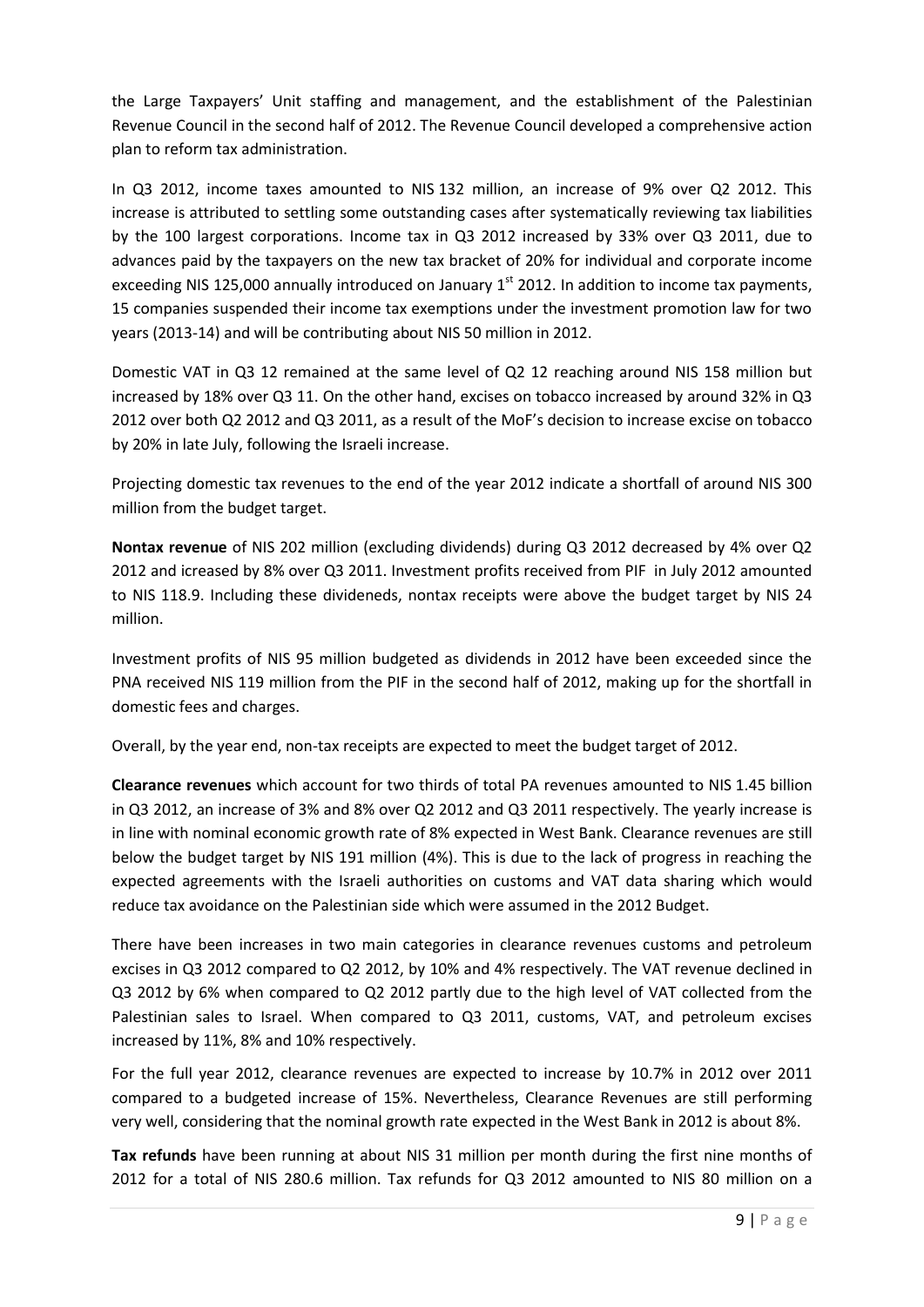commitment basis. However, on a cash basis, NIS 111 million was disbursed. This reflects the new efforts of the PA of reducing debt to the private sector in order to gain back their confidence in the PA's institutions and pump some life into the private sector, which contributed to a slight decrease in tax refunds arrears accumulation of NIS 151 million during the first nine months of 2012. Tax refunds in Q3 2012 decreased by 18% over both Q2 2012 and Q3 2011. Tax refunds are below their budget target by NIS 60 million.

**C. Expenditures and Net Lending** during Q3 2012 reached NIS 3.3 billion, on a commitment basis, a decrease of 2% from the expenditure level in Q2 2012, and an increase of 13% over Q3 2011.

| Table 5. Budget Execution, Recurrent Expenditure by Sector, Jan-Sep 2012, (thousand NIS). |                        |               |               |  |  |  |  |
|-------------------------------------------------------------------------------------------|------------------------|---------------|---------------|--|--|--|--|
| <b>Sectors</b>                                                                            | <b>Recurrent Total</b> | 2012 Sector   | % of Sector   |  |  |  |  |
|                                                                                           | <b>Expenditures</b>    | <b>Budget</b> | <b>Budget</b> |  |  |  |  |
| <b>Central Administration</b>                                                             | 601,868                | 812,800       | 74%           |  |  |  |  |
| <b>Security and Public Order</b>                                                          | 3,163,330              | 3,711,028     | 85%           |  |  |  |  |
| <b>Financial Affairs</b>                                                                  | 692,685                | 1,082,165     | 64%           |  |  |  |  |
| <b>Foreign Affairs</b>                                                                    | 187,965                | 234,304       | 80%           |  |  |  |  |
| <b>Economic Development</b>                                                               | 182,539                | 329,670       | 55%           |  |  |  |  |
| <b>Social Services</b>                                                                    | 3,777,243              | 5,219,221     | 72%           |  |  |  |  |
| <b>Cultural and Information Services</b>                                                  | 123,673                | 232,064       | 53%           |  |  |  |  |
| <b>Transport and Communication Services</b>                                               | 63,543                 | 92,500        | 69%           |  |  |  |  |
| <b>Total</b>                                                                              | 8,792,848              | 11,713,756    | 75%           |  |  |  |  |

The recurrent expenditures execution over which the PNA has control is kept within budget targets with total recurrent expenditures reaching 75% of the budget target in the first nine months of 2012. The deviation in the Security and Public Order sector is due to the unbudgeted pension payments to the security sector retirees.

**Wage expenditure** in Q3 2012 amounted to NIS 1.76 billion, an increase over the wage bill in Q2 2012 and Q3 2011 by 1% and 9%, respectively. This increase reflects the yearly wage adjustment, wage drift, and a limited increase in net PA employment, not exceeding 3,000 employees annually. By end September 2012 additional employment in the PNA was 1074, significantly lower than the yearly ceiling on an annualized basis. This is the result of a freeze on PNA employment decreed by the PNA President on August 27, 2012.

The cost of living allowance, agreed to with the civil service union, became effective on January  $1<sup>st</sup>$ 2012, and was disbursed in the March payroll retroactively.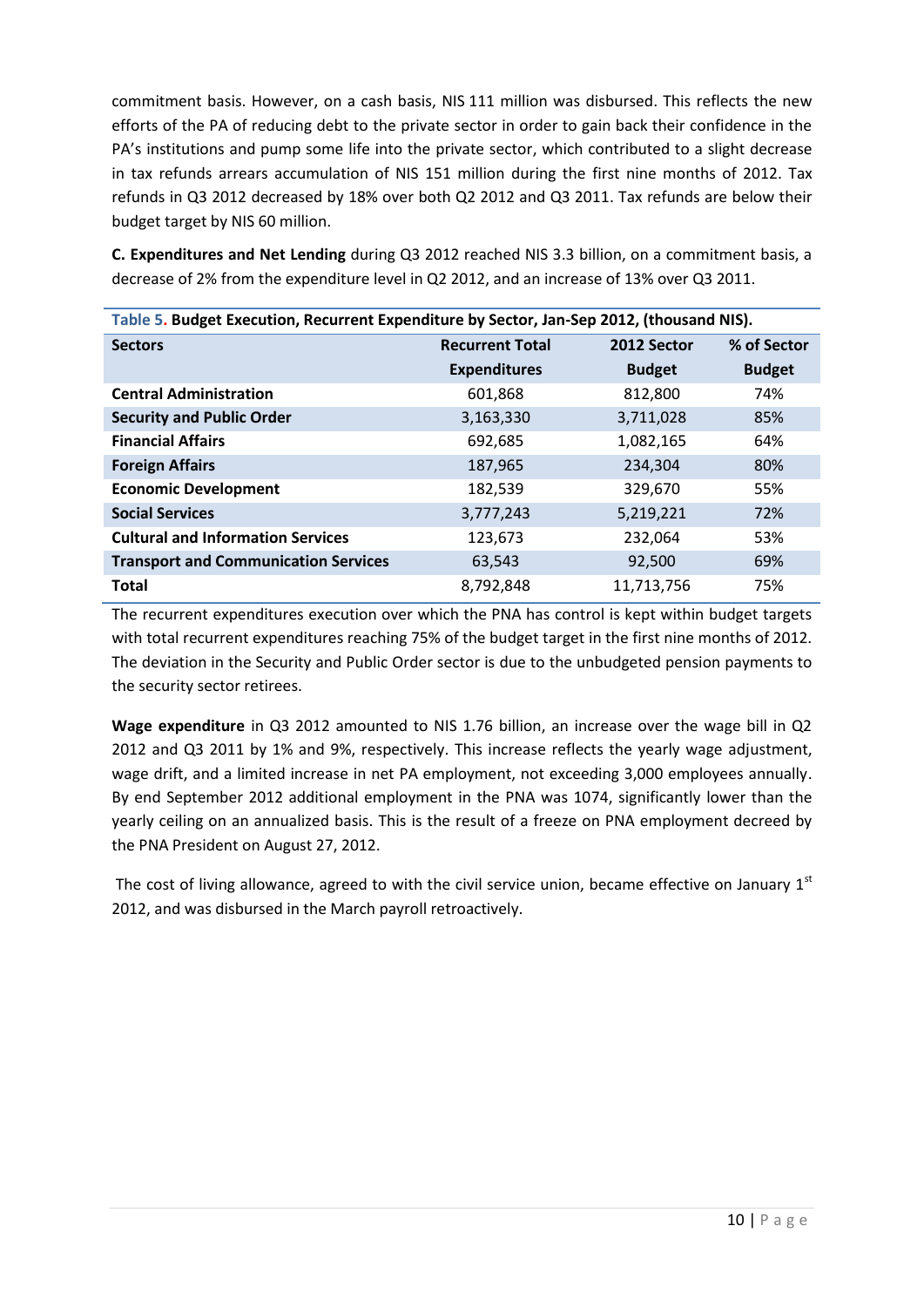| Table 6. Budget Execution, Wages and Salaries by Sector, Jan-Sep 2012, (thousand NIS). |                  |               |               |  |  |  |
|----------------------------------------------------------------------------------------|------------------|---------------|---------------|--|--|--|
| <b>Sectors</b>                                                                         | <b>Wages and</b> | 2012 Sector   | % of Sector   |  |  |  |
|                                                                                        | <b>Salaries</b>  | <b>Budget</b> | <b>Budget</b> |  |  |  |
| <b>Central Administration</b>                                                          | 281,009          | 349,041       | 81%           |  |  |  |
| <b>Security and Public Order</b>                                                       | 2,335,132        | 3,021,144     | 77%           |  |  |  |
| <b>Financial Affairs</b>                                                               | 168,304          | 230,311       | 73%           |  |  |  |
| <b>Foreign Affairs</b>                                                                 | 103,891          | 123,616       | 84%           |  |  |  |
| <b>Economic Development</b>                                                            | 136,711          | 192,455       | 71%           |  |  |  |
| <b>Social Services</b>                                                                 | 1,968,703        | 2,704,666     | 73%           |  |  |  |
| <b>Cultural and Information Services</b>                                               | 88,839           | 120,963       | 73%           |  |  |  |
| <b>Transport and Communication Services</b>                                            | 50,940           | 70,500        | 72%           |  |  |  |
| <b>Total</b>                                                                           | 5,133,528        | 6,812,695     | 75%           |  |  |  |

**Nonwage expenditures** in Q3 2012 amounted to NIS 1.32 billion, a decrease over Q2 2012 by 11%, and an increase of 11% over Q3 2011. Payments of the social safety net that were supposed to get paid in September were paid in October causing this shortfall of Q3 2012.

**Operational expenditures of** NIS 505 million during Q3 2012 increased over Q2 2012 and Q3 2011 by 5% and 35% respectively.

The PNA has adopted policy measures to decrease operational expenditure over the remainder of the budget year such as:

- 1. Cutting travel allowances and limiting contractual employment.
- 2. The freezing of all additional rentals of government offices.

| Table 7. Budget Execution, Operational Expenditure by Sector, Jan-Sep 2012, (thousand NIS). |                                   |               |               |  |  |  |
|---------------------------------------------------------------------------------------------|-----------------------------------|---------------|---------------|--|--|--|
| <b>Sectors</b>                                                                              | 2012 Sector<br><b>Operational</b> |               | % of Sector   |  |  |  |
|                                                                                             | <b>Expenditure</b>                | <b>Budget</b> | <b>Budget</b> |  |  |  |
| <b>Central Administration</b>                                                               | 212,937                           | 319,353       | 67%           |  |  |  |
| <b>Security and Public Order</b>                                                            | 202,196                           | 306,432       | 66%           |  |  |  |
| <b>Financial Affairs</b>                                                                    | 119,099                           | 229,627       | 52%           |  |  |  |
| <b>Foreign Affairs</b>                                                                      | 70,083                            | 89,773        | 78%           |  |  |  |
| <b>Economic Development</b>                                                                 | 15,890                            | 45,922        | 35%           |  |  |  |
| <b>Social Services</b>                                                                      | 568,619                           | 860,921       | 66%           |  |  |  |
| <b>Cultural and Information Services</b>                                                    | 23,997                            | 91,941        | 26%           |  |  |  |
| <b>Transport and Communication Services</b>                                                 | 7,564                             | 15,390        | 49%           |  |  |  |
| <b>Total</b>                                                                                | 1,220,385                         | 1,959,359     | 62%           |  |  |  |

Table 7 above shows that almost all of the sectors fell short of the 75% of their budget target for operational expenditures. However, these expenditures are expected to reach their budgeted amount of NIS 1.96 billion by the end of the year.

**Transfers** of NIS 807 million in Q3 2012 decreased by 18% when compared to Q2 2012, and increased by 1% over Q3 2011. Transfers, which include the government contribution to the Pension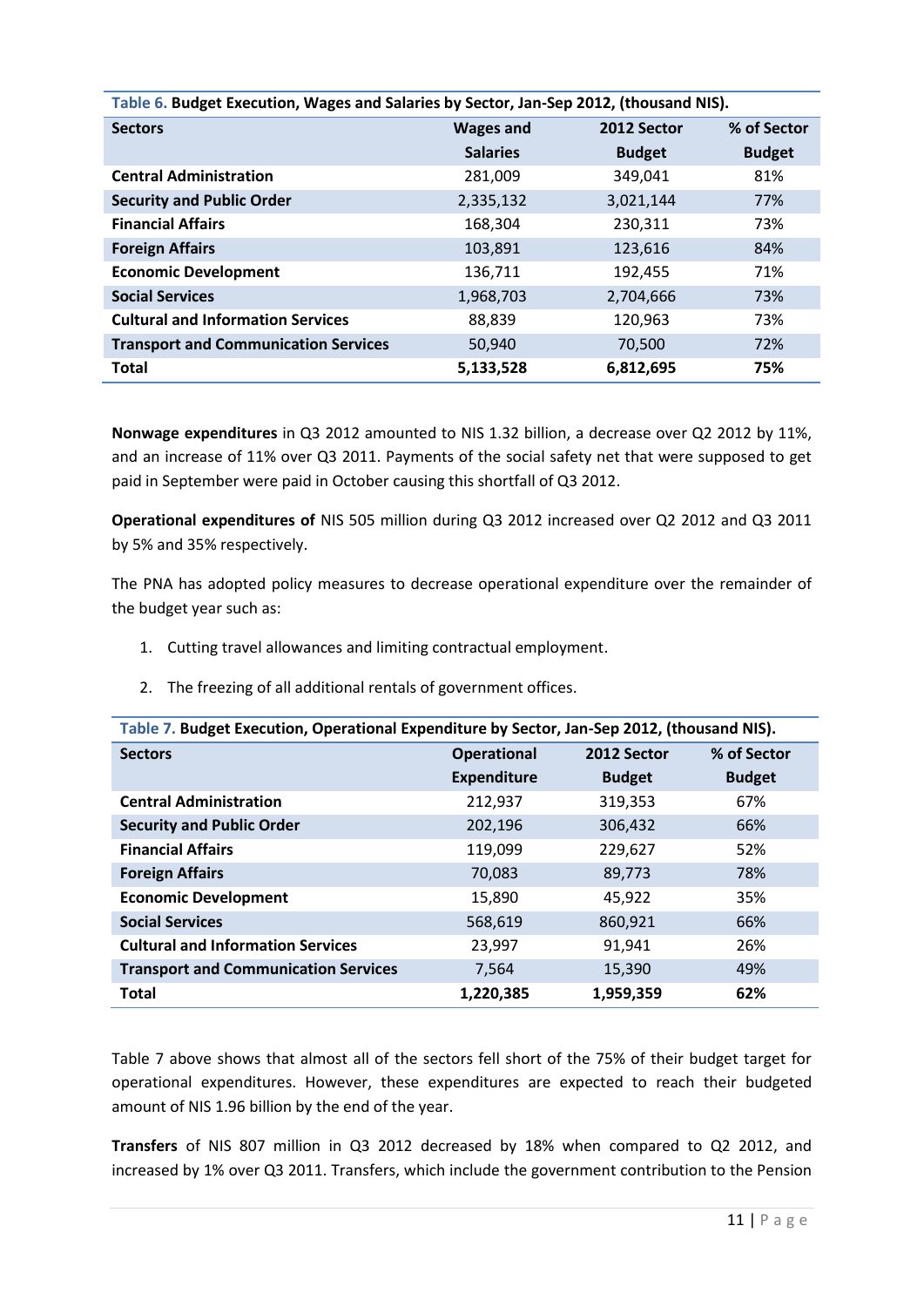Fund, were above the budget target by NIS 358 million, reaching 87.5% of their annual budget target. Transfers were particularly high for Security and Public Order, exceeding their full year budget allocation during the first nine months (Table 8), due to the unbudgeted pension payments to the security sector retirees.

Projecting the first nine months of 2012 to the end of the year indicates that transfers will be above 2012 budget target by about NIS 550 million.

| Table 8. Budget Execution, Transfers by Sector, Jan-Sep 2012, (thousand NIS). |                    |                            |               |  |  |  |
|-------------------------------------------------------------------------------|--------------------|----------------------------|---------------|--|--|--|
| <b>Sectors</b>                                                                | <b>Transfer</b>    | % of Sector<br>2012 Sector |               |  |  |  |
|                                                                               | <b>Expenditure</b> | <b>Budget</b>              | <b>Budget</b> |  |  |  |
| <b>Central Administration</b>                                                 | 105,872            | 138,500                    | 76%           |  |  |  |
| <b>Security and Public Order</b>                                              | 623,803            | 358,143                    | 174%          |  |  |  |
| <b>Financial Affairs</b>                                                      | 404,944            | 617,928                    | 66%           |  |  |  |
| <b>Foreign Affairs</b>                                                        | 11,397             | 15,716                     | 73%           |  |  |  |
| <b>Economic Development</b>                                                   | 29,722             | 87,193                     | 34%           |  |  |  |
| <b>Social Services</b>                                                        | 1,236,977          | 1,630,135                  | 76%           |  |  |  |
| <b>Cultural and Information Services</b>                                      | 8,070              | 9,831                      | 82%           |  |  |  |
| <b>Transport and Communication Services</b>                                   | 4,907              | 6,260                      | 78%           |  |  |  |
| <b>Total</b>                                                                  | 2,425,691          | 2,863,705                  | 85%           |  |  |  |

**Minor capital expenditures** in Q3 2012 amounted to NIS 7.1 million, an increase over Q2 2012 by 23% and a decrease over Q3 2011 by 45%. These expenditures amounted to 20.8% of its 2012 budget target by the end of the third quarter. This is mainly due to the decision of MoF to prioritize its spending on wages and other recurrent expenditures.

**Net lending** amounted to NIS 217 million in Q3 2012, marking a significant increase over the levels reached in Q2 2012 and Q3 2011 by 73% and 115% respectively. Net lending reached 122.6% of its annual budget target at the end of the third quarter.

Net lending was above the budget target by NIS 190 million. This is due to the recent increases (in Q4-2011 and Q1-2012) in Israeli deductions of electricity bills from monthly clearance revenues, and Israeli rate increases for electricity by 8.9% in April 2012, which were not passed through by some municipalities. Those municipalities which are registered with NEDCO and JEDCO raised their tariffs in line with higher Israeli tariffs. These two distribution companies remitted electricity payments directly to the IEC. Some of the municipalities which did not join NEDCO did not increase their electricity tariffs and fell behind in remitting their electricity bills. In addition to the monthly deductions of electricity from clearance revenue, another NIS 35 million was deducted in September to repay outstanding electricity debt to JEDCO.

It should be recalled that the budget appropriation for net lending in 2012 has been reduced from NIS 592 million in 2011 to NIS 400 million in 2012, in the context of a policy aimed at eliminating net lending altogether. Unfortunately, progress made in previous years for eliminating net lending may be reversed in 2012 as net lending is projected to reach NIS 650 million by year end.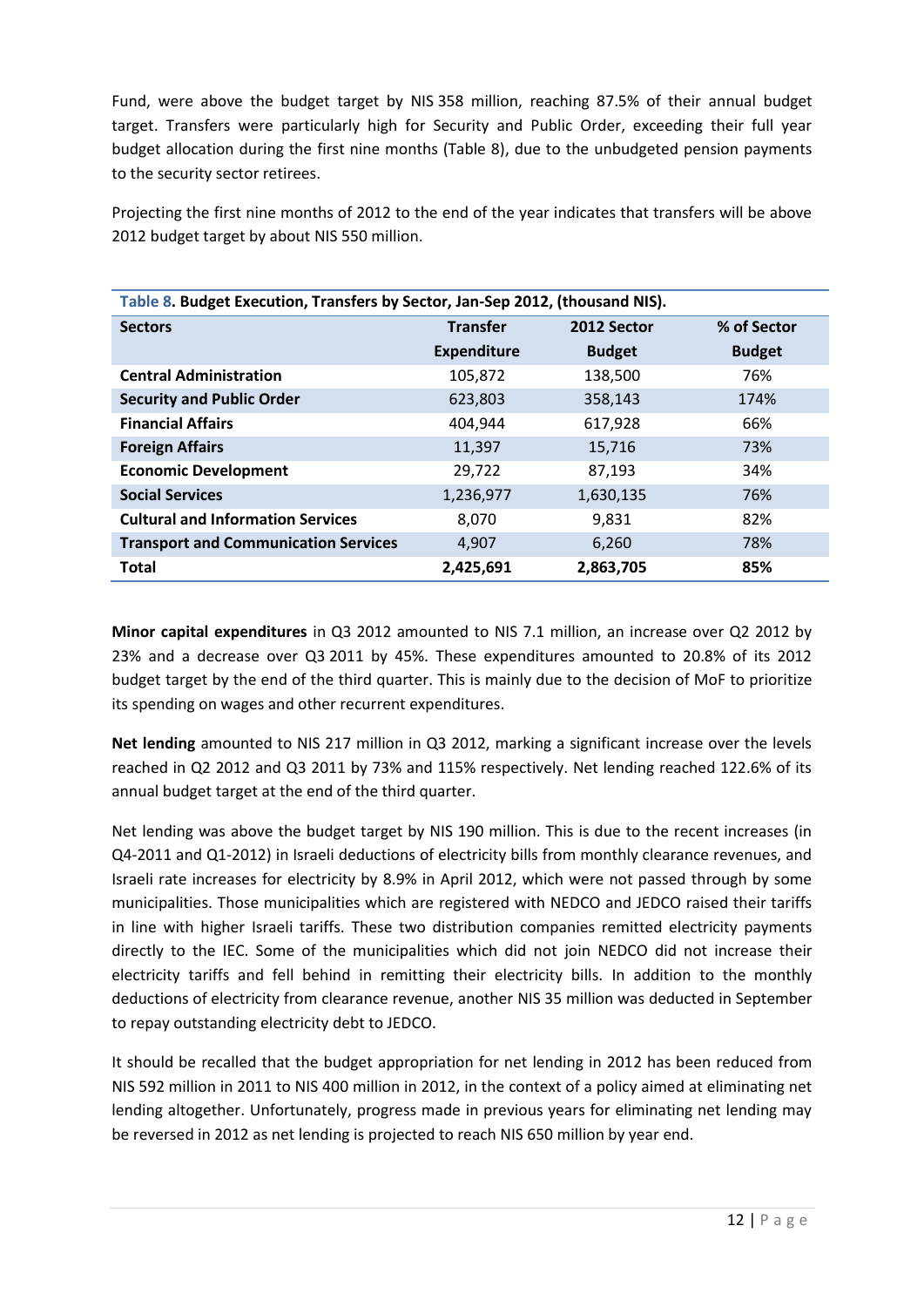**Development expenditures** on a commitment basis channeled through the PA Treasury amounted to NIS 260 million during Q3 2012. This marks an increase by 13% over Q2 2012. Development expenditures in the first nine months of 2012 amounted to NIS 704 million on a commitment basis, and were NIS 294 below the budget target to reach only 53% on its annual budget target. This is mainly due to shortfall in external financing of development projects and MoF's decision to limit financing development projects.

### **D. Budget Balance and Financing**

**Balance:** In Q3 2012 the recurrent budget deficit amounted to NIS 1.18 billion, a decrease over Q2 2012 by 18%. The recurrent deficit at the end of the third quarter exceeded the 75% deficit target by NIS 853 million reaching 98.6% of the target budgeted. **Total Balance** including the development expenditures amounted to NIS 1.44 billion on commitment basis, a drop of 14% compared to Q2 2012 and an increase of 11% compared to Q3 2011. The decline in the recurrent and total balance during Q3/Q2 2012 can be attributed to an increase in revenues and reduction in total expenditures and net lending between the two quarters.

For the full year 2012, the recurrent budget deficit**,** on a commitment basis, is projected at NIS 4.81 billion (\$ 1.25 billion), or 13% of GDP, lower than the 13.5% of GDP achieved in 2011. However, this projection exceeds the budget target by about NIS 1.19 billion, equivalent to 3.2 percentage points of GDP. When development expenditures are taken into account, the overall deficit increases to NIS 5.75 billion (15.5% of GDP).



**Financing:** In Q3 2012 the total external budget support amounted to NIS 723.5 million. The bulk of the support came from Arab donors (NIS 500 million), followed by the World Bank which provided NIS 153.5 million (Trust Fund providing NIS 144 million) and PEGASE (NIS 70.3 million).

However, the external budget support was substantially short of the total financing requirement for the first nine months of 2012 by NIS 624 million (\$ 165 million) reaching 59% of the budget target. Development financing channeled through the Treasury during the third quarter amounted to NIS 208.8 million. Development financing during the first three quarters of 2012 amounted to 34% of the budget target. Development expenditures financed by the PA Treasury as shown in fiscal table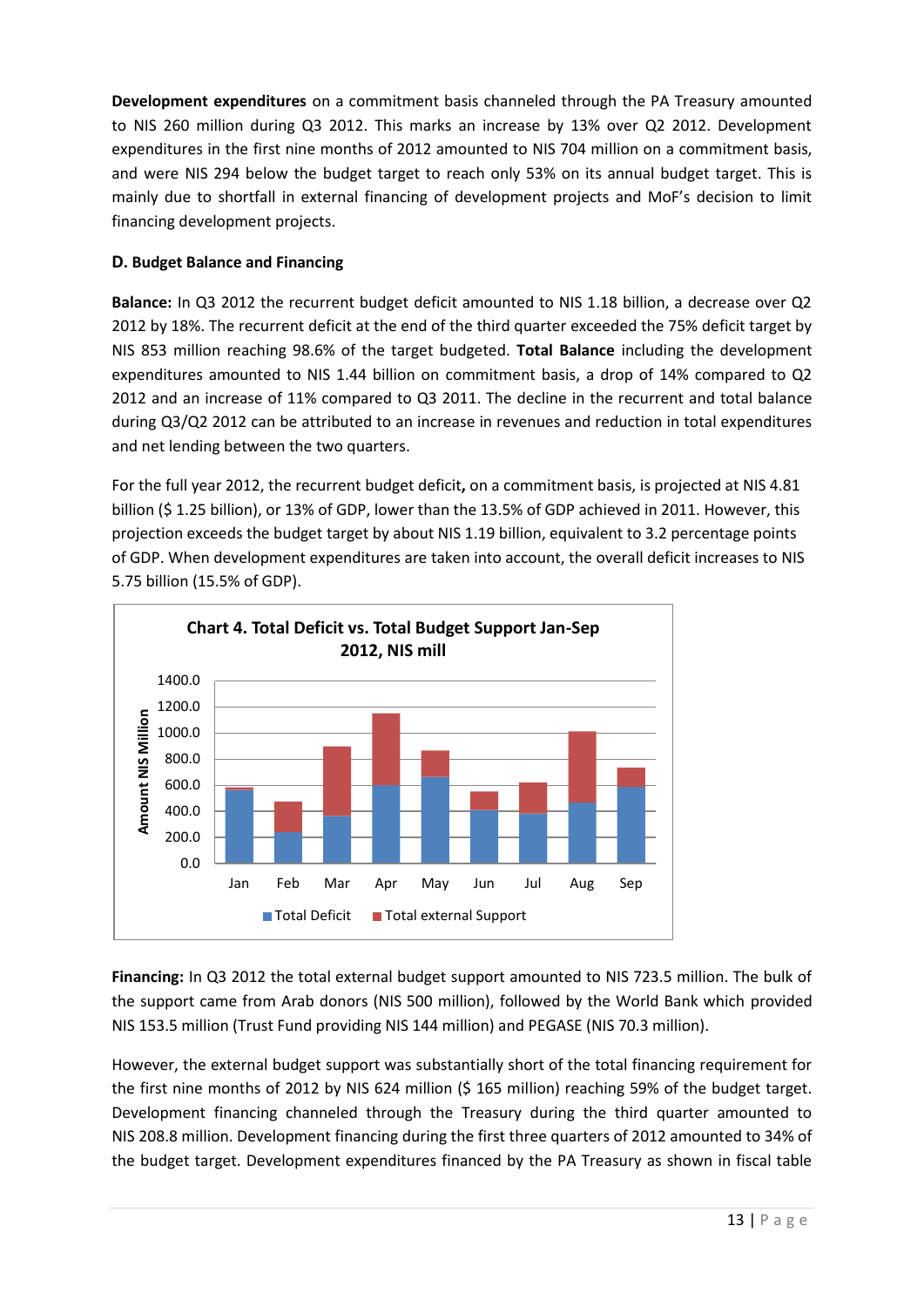9D amounted to NIS 277 million which makes up the shortfall in external financing for development expenditure.

These development expenditures by the PA increase the recurrent financing gap by the same amount. The total financing gap for the first nine months of 2012 amounted to NIS 1.65 billion (\$ 430 million). The Treasury domestic debt stock level decreased to NIS 4.33 billion from its previous high levels as the treasury was forced to limit the increase in its domestic debt by NIS 183 million mostly to commercial banks, during the first nine months of 2012 after nearing the indebtedness to the local banks in 2012.

#### **E. Arrears**

**Total net accumulation of arrears** during the first nine months of 2012 reached NIS 1.4 billion including development expenditures arrears of NIS 125 million and tax refund arrears of NIS 151 million. Arrears to the private sector including the tax refunds arrears came to NIS 515.4 million. Arrears to the private sector raise the level of uncertainty in the business community and undermine economic activity.

| Table 9: Jan-Sep 2012 net accumulation of arrears |                 |                                   |                 |  |  |  |
|---------------------------------------------------|-----------------|-----------------------------------|-----------------|--|--|--|
| <b>Budget Classifications</b>                     | <b>NIS mill</b> | <b>Components</b>                 | <b>NIS mill</b> |  |  |  |
| <b>Wage</b>                                       | 399.5           | Employee contribution             | 399.5           |  |  |  |
| Non wage                                          | 730.7           | Social security, Government share | 462.6           |  |  |  |
| <b>Development</b>                                | 125.3           | Private sector                    | 515.4           |  |  |  |
| <b>Tax refund</b>                                 | 151.3           | Other transfers                   | 29.3            |  |  |  |
| Total                                             | 1406.8          |                                   | 1406.8          |  |  |  |